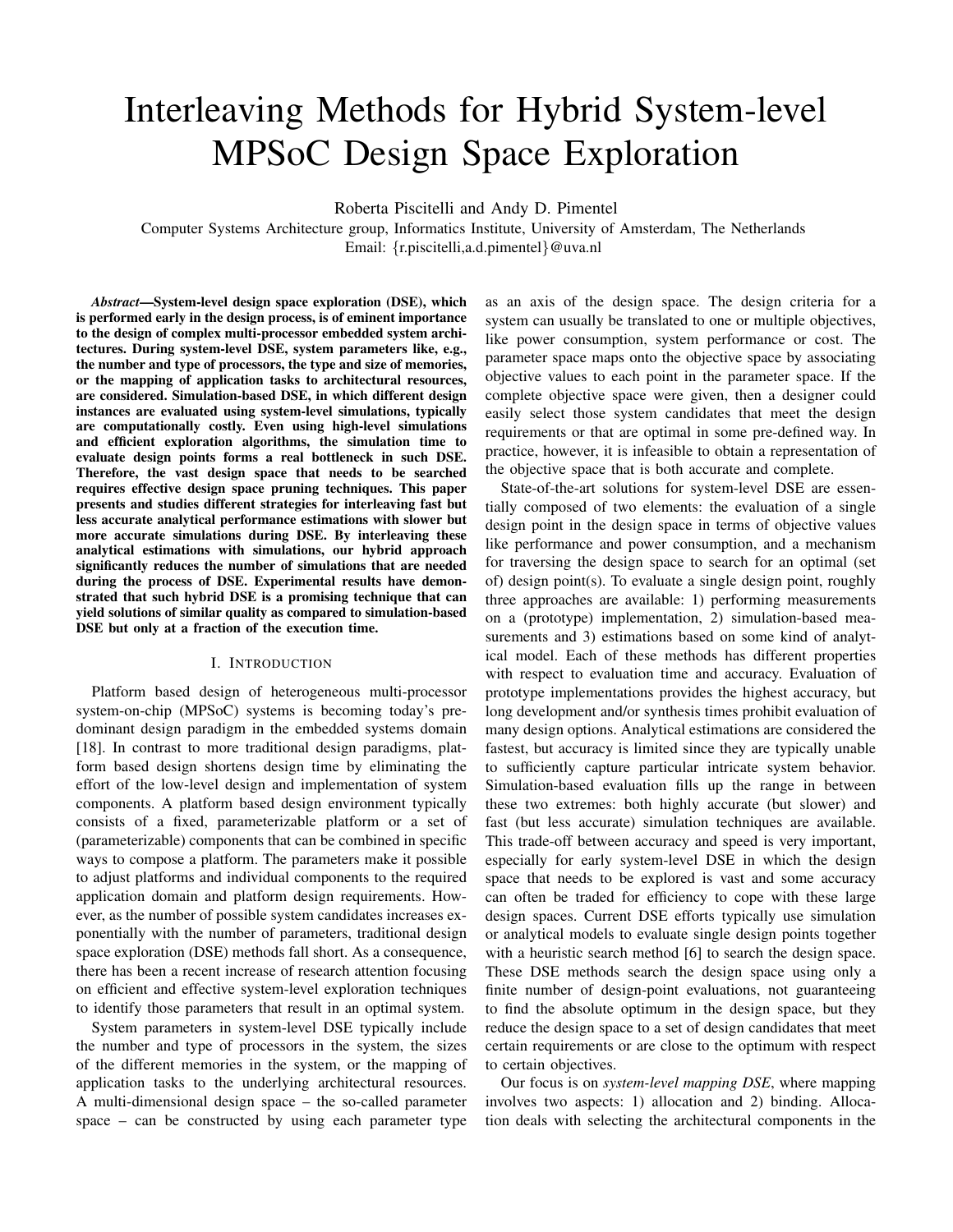

Fig. 1. Driving experiments with the expected throughput.

MPSoC platform architecture that will be involved in the execution of the application workload (i.e., not all platform components need to be used). Subsequently, the binding specifies which application task or application communication is performed by which MPSoC component. As mentioned above, state-of-the-art DSE approaches typically use either simulation or an analytical model to evaluate mappings, where simulative approaches prohibit the evaluation of many design options due to the higher evaluation performance costs and analytical approaches suffer from accuracy issues. This paper deals with a new, hybrid form of DSE, which has recently been proposed in [17], combining simulations with analytical estimations to prune the design space in terms of application mappings that need to be evaluated using simulation. To this end, the DSE technique uses an analytical model that estimates the expected throughput of an application (which is a natural performance metric in our case given our target application domain which is multimedia and streaming applications) given a certain architectural configuration and application-to-architecture mapping. In the majority of the search iterations of the DSE process, the throughput estimation avoids the use of simulations to evaluate the design points. However, since the analytical estimations may in some case be less accurate, the analytical estimations still need to be interleaved with simulative evaluations in order to ensure that the DSE process is steered into the right direction. In this paper, we study different techniques for interleaving these analytical and simulative evaluations in our hybrid DSE. We will demonstrate that by properly interleaving the analytical and simulative estimations, significant efficiency improvements can be obtained while still producing similar solutions in terms of quality as compared to pure simulationbased DSE.

The remainder of the paper is organized as follows. The next section briefly describes how the throughput analysis is combined with simulation in the DSE process. Section 3 proposes a range of different interleaving methods techniques. In section 4, we present a number of experiments in which we compare the different interleaving methods for our hybrid DSE. Section 5 describes related work, after which Section 6 concludes the paper.

## II. HYBRID DESIGN SPACE EXPLORATION

In Figure 1, the hybrid DSE framework is shown. The framework adopts an approach in which the DSE process interleaves simulations with analytical throughput analysis, where both types of evaluation deploy the same initial application model. The throughput analysis is used to quickly predict the performance consequences of different design points as represented by the application mapping on the underlying architecture. Evidently, the aim is to interleave these fast analytical evaluations with the slower simulative evaluations in a way such that most evaluations are performed analytically. As a consequence, such an approach could significantly improve the efficiency of the DSE process, allowing for searching a much larger design space.

Applications in our DSE framework are modeled using Kahn Process Networks (KPNs) [8], in which parallel processes communicate with each other via unbounded FIFO channels. As will described later on, before performing analytical throughput analysis for such a KPN, we first need to perform some transformations to the application graph of the KPN in order to take into account mapping decisions. The subsequent throughput analysis – performed on the transformed KPN – is fast and allows for capturing the throughput trend for different mappings in a reasonable accurate fashion [17]. The analysis requires the process workloads  $W_{P_i}$  as a parameter for the throughput modeling. The workload  $W_{P_i}$ of an application process  $P_i$  denotes the number of time units that are required to execute a single invocation of the process, i.e., the pure computational workload, excluding the communication. It should be provided by the designer who can obtain it, for example, by executing the process once on the target platform, or by using an instruction set simulator.

However, as will also be shown later on, the analytical throughput model may encounter accuracy problems when the (transformed) application graph is cyclic. Addressing these problems by improving the accuracy of the analytical model in case of cycles through e.g. using fixed-point iterative solutions would be possible, but this would defeat our purpose. It would significantly slow down our analytical estimations, possibly making them even slower than fast system-level simulations like those performed by our Sesame framework (as discussed below). Therefore, we have chosen for an alternative solution. To correct the accuracy errors during DSE, we interleave the throughput estimation with fast system-level simulations.

To evaluate design points by means of simulation, we deploy the Sesame simulation framework [16]. Sesame enables rapid performance evaluation of different MPSoC architecture designs, application to architecture mappings, and hardware/software partitionings with a typical accuracy of 5% compared to the real implementation [16], [13]. In Sesame, MPSoC system models are comprised of separate application and architecture models, which are linked together by a mapping model. This mapping model specifies what application tasks and communications are implemented by what architectural resources. This mapping step has been implemented using trace-driven co-simulation of the application and architecture models. In this approach, traces with computational and communication events generated by an application model and consumed by an architecture model are an abstract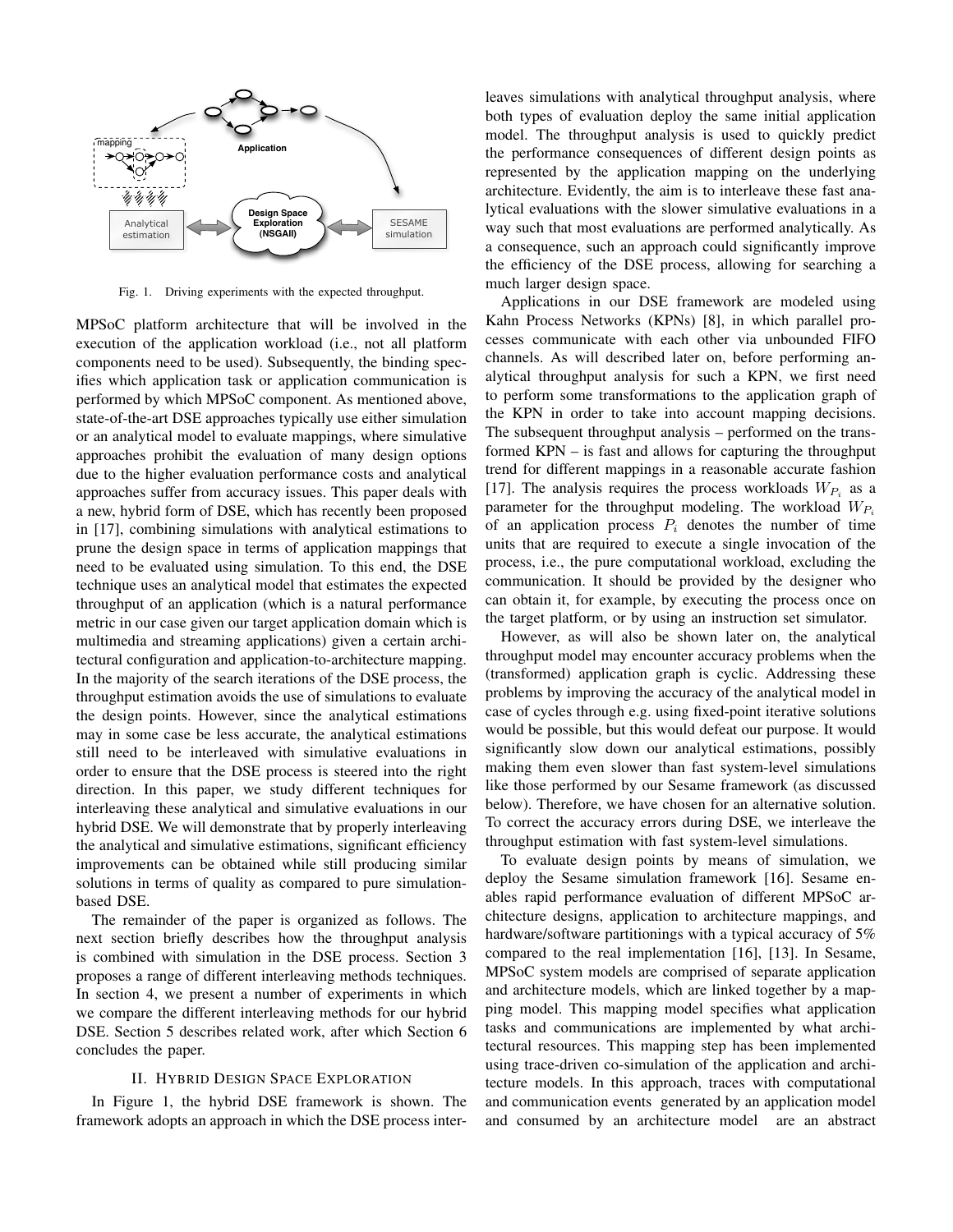

Fig. 2. Process merging in an example Kahn Process network.

representation of the workload imposed on the architecture.

The interleaving of analytical and simulative evaluations in the DSE process is determined by the value of a function  $\phi$ :  $\phi = 1$  implies that simulative evaluation is used and otherwise analytical evaluation is performed. The setting of  $\phi$  is done according to specific *switching criteria* chosen in the DSE process. Exactly this function  $\phi$  and the switching criteria are the topic of study in this paper, as will be further explained explained in Section 3.

In our DSE framework, we use the widely-used NSGAII Genetic Algorithm (GA) [3] to actually search through the mapping design space. This results in a hybrid DSE method with the following steps:

- 1) Generate an initial population of unique mappings.
- 2) Transform the application KPN according to the mappings in the population and build the corresponding merged KPNs.
- 3) Perform the static throughput analysis for the merged KPN graphs and identify the best mappings based on the highest estimated throughput.
- 4) In case of  $\phi = 1$ , we interleave the throughput analysis with real simulation, in order to correct the ranking in the NSGAII GA.
- 5) Verify the stopping criterion. If the mapping population within the NSGAII algorithm remains unchanged or a maximum number of iterations has been performed, the algorithm stops. Otherwise, change the mapping population using NSGAII's genetic operators, and restart from the third step.

We perform the analytical throughput analysis at the KPN level [17]. As the performance of a KPN is mapping dependent, the mapping needs to be represented inside the KPN itself. To this end, *merging transformations* are applied to the KPN to reflect the mapping of the different processes. Consequently, if two processes are mapped onto the same architectural component, they are merged into a single process in the KPN, as is illustrated in Figure 2. Figure 2 shows the initial example KPN consisting of nine processes. Performing throughput analysis of this KPN assumes that each process is mapped onto a different processor and each KPN channel is mapped onto a unique communication memory in the MPSoC (i.e., all the connections are point-to-point connections). The transformed KPN subsequently reflects the decisions that, respectively, KPN processes 1,3 and 6,7 are mapped onto a single processor. Subsequently, to assess the performance



Fig. 3. Ranking a GA population using analytical estimation and Sesame simulation.

of such a mapping decision, we perform throughput analysis on the transformed KPN. This throughput analysis relies on calculating the throughput  $\tau_{P_i}$  of a process (i.e., node)  $P_i$ for all KPN processes and propagation of the lowest process throughput to the sink process. Here, we use a depth first search to determine the order of the processes for propagating throughputs. For more details about the throughput analysis, the interested reader is referred to [17].

It is possible that the aforementioned merging transformation to account for mapping decisions might introduce cycles in the transformed KPN. As shown in Figure 2, if processes 1,3 are mapped onto the same processor, this results in a cycle containing process 2 and the merged process 1, 3. For nodes 6, 7 the resulting merged node does not generate any cycle. Cycles in a KPN are responsible for sequential execution of some of the processes involved in the cycle. The sequential execution can vary from a single initial delay to a delay at each execution of some of the processes. For accurate throughput modeling, these cycles must be taken into account. Since we use a conservative approximation to estimate the performance in case of cycles, the analytical throughput analysis may present inaccuracies in case cycles are introduced in the transformed KPN, especially when there are many and/or complex cycles [17].

To demonstrate these inaccuracies, please consider Figure 3. For a DSE experiment with a H264 decoder application, this graph shows a snapshot of a single GA search iteration. More specifically, it shows the performance ranking of the design points (i.e. mappings) in the population of the search iteration when evaluating them either using Sesame or analytical estimation. The y-axis shows the normalized performance and the x-axis shows the different design points in the GA population, where the integer strings refer to the processor identifiers the application processes are mapped on. E.g., a string "1111112677" means that tasks 1 to 6 are mapped on processor 1, task 7 is mapped on processor 2, etc. The design points on the x-axis have been ordered according to the performance estimation as obtained by Sesame. This implies that the Sesame-based ranking of the population shows a monotonically increasing curve. However, as this is not true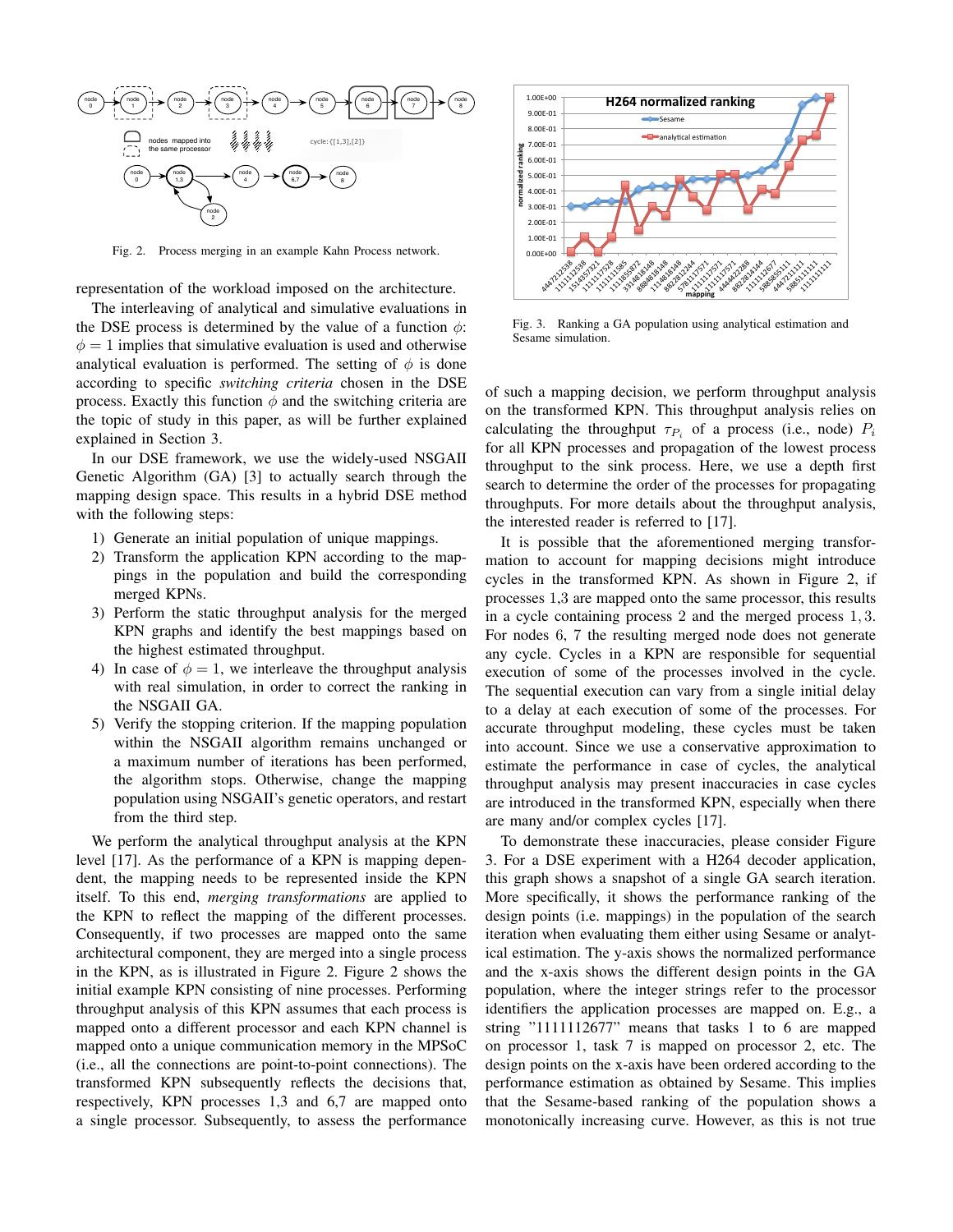

Fig. 4. DSE times using different methods.

for the curve of the analytical estimations, this ranking clearly shows prediction errors.

## III. INTERLEAVING METHODS

Using analytical throughput estimation as fitness function during DSE can yield significant efficiency improvements. To demonstrate this, Figure 4 shows the wall-clock times for a DSE experiment, using a NSGAII GA, for a heterogeneous 8-processor MPSoC and three multimedia applications: an Mp3 decoder, a H264 decoder, and a Sobel filter for edge detection in images. The curves labeled with an "S " prefix show the DSE times when only using Sesame simulations, as a function of the number of generations used in NSGAII. The curves with a "t\_" prefix show the results of exclusively using static throughput estimation during DSE. Clearly, the DSE based on analytical throughput analysis can be three orders of magnitude faster than simulation-based DSE. Avoiding simulation-based evaluations by replacing them with analytical evaluations therefore appears to be a promising technique for optimizing the DSE process.

The question that remains open is how to exactly perform the interleaving between analytical and simulative evaluations. Here, the ratio between the number of analytical and simulative evaluations plays an important role as this provides a valuable accuracy-performance trade-off. In addition, the decision of *when* (in time) to perform a simulative evaluation instead of an analytical estimation is an important factor in the interleaving strategy. In the remainder of this section, we will propose different strategies for interleaving analytical and simulative evaluations, which subsequently will be assessed in the next section.

## *A. Fixed-frequency interleaving*

This is the simplest form of interleaving in which a fixed frequency  $k$  is chosen such that every  $k$ -th search iteration is performed using simulation-based evaluation instead of analytical estimation. For example, in case of 100 search iterations and  $k = 10$ , every 10th search iteration is performed using Sesame simulation, thereby reducing the number of simulations by 90% (9 out of 10 search iterations are performed using analyticcal estimation).

## *B. Switching method based on the bisection of the generation space*

In this method, we divide the iteration space of the DSE according to the number of generations of the genetic algorithm used (NSGAII in our case). We switch from one method to the other (from simulation to analytical estimation, or vice versa) according to the number of generations executed by the genetic algorithm, as illustrated in Figure 5. More specifically,  $\phi = 1$  if  $c_{gen} = K$ , where  $c_{gen}$  is the current search iteration and  $n_{gen}$  is the total number of DSE generations.



Fig. 5. NSGAII generation space using the bisection method.

#### *C. Temperature-based interleaving*

This method is inspired by the simulated annealing technique. That is, the probability of performing a Sesame simulation increases with the number of generations examined in the genetic algorithm. More specifically,

$$
\phi = 1 \text{ if } U([0,1]) >= T
$$
  
where 
$$
T = \frac{c_{gen}}{n_{gen}}
$$

where  $U([0, 1])$  is a uniform random distribution, and the temperature  $T$  is given by the ratio between the current generation  $c_{gen}$  and the total number of generations  $n_{gen}$  used for the design space exploration.

## *D. Population-property based interleaving*

The last method we propose is based on the properties of the population in each generation of the genetic algorithm. It bases the decision on whether to use simulation or analytical estimation on the percentage of design points in the genetic algorithm's population that contains a cycle in the generated mapping. More specifically, the decision is based on the following algorithm:

**for** 
$$
d_i \in population
$$
 **do**  
verify if  $d_i$  generates a cycle  
if  $d_i$  contains a cycle **then**  
 $n_{cycles}++$ ;  
**end if**  
**end for**  
**if**  $\frac{n_{cycles}}{n_{pop}} \times 100 \gg$  K **then**  
 $\phi = 1$ ;

end if

where  $n_{pop}$  is the number of mappings in the population and the threshold value  $K$  is a chosen proportion of the population.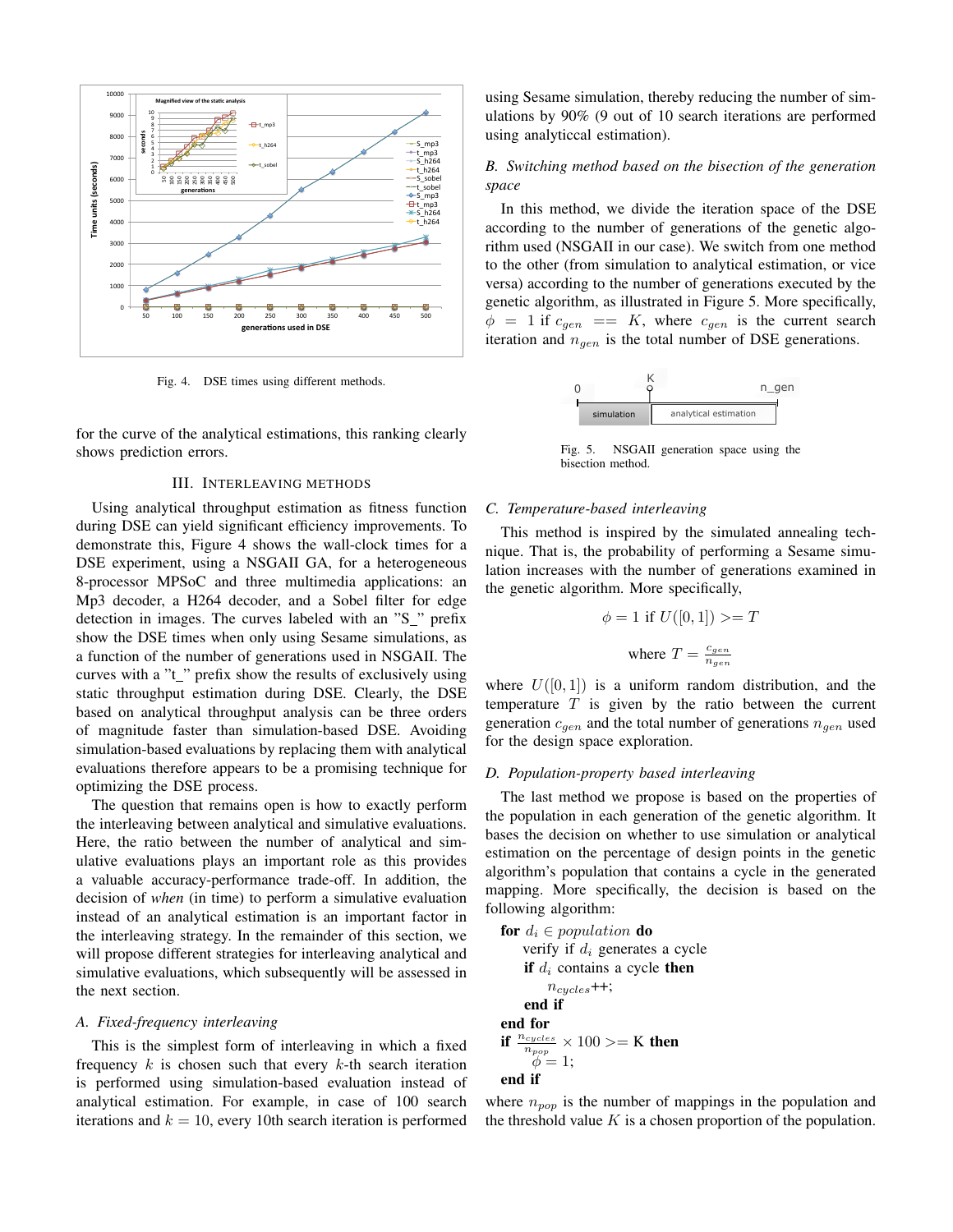#### IV. EXPERIMENTAL RESULTS

To evaluate the different interleaving methods, we have experimented with a DSE case study for a heterogeneous MPSoC platform consisting of up to 8 processors (interconnected by a crossbar) of possibly different types: MIPS, ARM or StrongARM. The DSE experiment is performed for three multimedia applications: an Mp3 decoder, a H264 decoder, and a Sobel filter for edge detection in images. The exploration considers two optimization objectives, namely performance (execution time) and system cost, and has been implemented using a NSGAII genetic algorithm performing 200 search iterations. Since genetic algorithms are stochastic processes, all results are averages from 10 execution runs.

To quantify the quality of the obtained Pareto fronts for the different interleaving methods, we consider two aspects: how close the found solutions are to a reference Pareto front and the spread of the solutions along the Pareto front. To this end, we use the hypervolume (HV) and  $\nabla$  metrics. The HV metric [20] measures the hypervolume of the objective space covered by members of a Pareto optimal set and a reference point. It represents the size of the region dominated by the solutions in the Pareto optimal set. The reference point can simply be found by constructing a vector of worst objective values. The hypervolume metric is interesting because it is sensitive to the closeness of solutions to the true Pareto optimal set as well as the distribution of solutions across the objective space. The hypervolume value is calculated by summing the volume of hyper-rectangles constructing the hypervolume. A Pareto optimal set with a large value for the hypervolume is desirable [19].

The normalized  $\nabla$  metric [5] measures the spread of solutions. It refers to the area of a rectangle formed by the two extreme solutions in the objective space, thus a bigger value spans a larger portion and therefore is better. The  $\nabla$  metric calculates the volume of a hyperbox formed by the extreme objective values observed in the Pareto optimal set:

$$
\nabla = \prod_{m=1}^{M} (f_m^{max} - f_m^{min})
$$
 (1)

Where M is the number of objectives,  $(f_m^{max}$  and  $f_m^{min})$ the maximum and respectively minimum values of the  $m<sup>th</sup>$ objective in the Pareto optimal set. A bigger value spans a larger portion and therefore is better.

For the HV and ∇ metrics, we use *relative values*. That is, we relate the HV and  $\nabla$  values for our hybrid DSE experiments against those from a reference Pareto front. The reference Pareto fronts – one for each application – were obtained by combining the Pareto optimal solutions from 10 runs of Sesame-based DSE. This implies that, e.g., a HV  $(\nabla)$ value of 1.0 means that the experiment in question yields the same HV  $(\nabla)$  value as the reference Pareto front.

In Figure 6, the average hypervolume (HV) and relative spread  $(\nabla)$  values (averaged over 10 runs) are shown for the different DSE methods applied to the Mp3 decoder, H264 decoder, and Sobel filter applications. The *Sesameonly* results (left-most bars) form the baseline for our hybrid DSE experiments. These results are averages for a single run (averaged over 10 separate runs) of Sesame-based DSE. So, no hybrid DSE and interleaving are performed in this case, and it solely compares a single simulation-only DSE run to the reference Pareto front. The remaining bars show the results for the various hybrid DSE approaches. The label *Bisection12-K* refers to the bisection-based interleaving method in which the DSE start with simulation and switches to analytical estimation after  $K$  generations. Here, we have experimented with  $K$ values that equal to 25, 50,  $\cdots$ , 175 and  $n_{gen} = 200$ . Similarly, the label *Bisection21-K* refers to the same bisectionbased interleaving but then starting with analytical estimations followed by simulations. The label *Pop-based-K* subsequently refers to the population based interleaving method with a certain  $K$  value. In our case, we have varied  $K$  from 10% up to 90%. The fixed-frequency based interleaving method has been applied with K values of  $1\%$ ,  $2\%$ ,  $3\%$ ,  $5\%$ , and  $10\%$ , as indicated by the labels in Figure 6.

A number of observations can be made from Figure 6. Looking at the hypervolume, it is clear that hybrid DSE methods are capable of obtaining Pareto fronts with similar HV values as Sesame-only DSE, but at a fraction of the execution time (which will be shown later on). The spread of solutions  $(\nabla)$  in the obtained Pareto fronts, however, is highly dependent on the interleaving method as well as on the application under study. The population-based method and fixed-frequency approach with very low simulation frequencies clearly exhibit poorer  $\nabla$  values. To a lesser extent this is also true for the bisection-based method where the DSE starts with simulations and ends with analytical estimations.

There is no clear winner among the hybrid DSE methods, but looking at the HV/ $\nabla$  combination, the fixed-frequency interleaving with  $K = 10\%$  seems to perform slightly better than the other methods. Overall, the fixed-frequency interleaving with  $K > 3\%$  and the bisection-based approach where the DSE starts with analytical estimations and ends with simulations (i.e., *Bisection21*) appear to outperform the other hybrid DSE methods.

In Figure 7, the execution times for the different DSE experiments are shown. As can be seen, a Sesame-only DSE experiment of 200 search iterations can take up to several thousands of seconds (like for Mp3). However, by interleaving simulations with analytical estimations most hybrid DSE techniques can significantly reduce the execution time of the DSE experiments. Only temperature-based interleaving fails to substantially improve the DSE execution times as it still uses a relative high number of simulations. The population-based interleaving yields the highest performance improvements. But, as shown in Figure 6, the quality of the Pareto fronts of this interleaving technique is fairly poor in terms of spread of solutions. The fixed-frequency interleaving with  $K = 10\%$ reduces the execution time of the DSE by a factor 4, while a Bisection21 interleaving with  $K = 100$  yields a 6 to 8 times performance improvement. We note that these time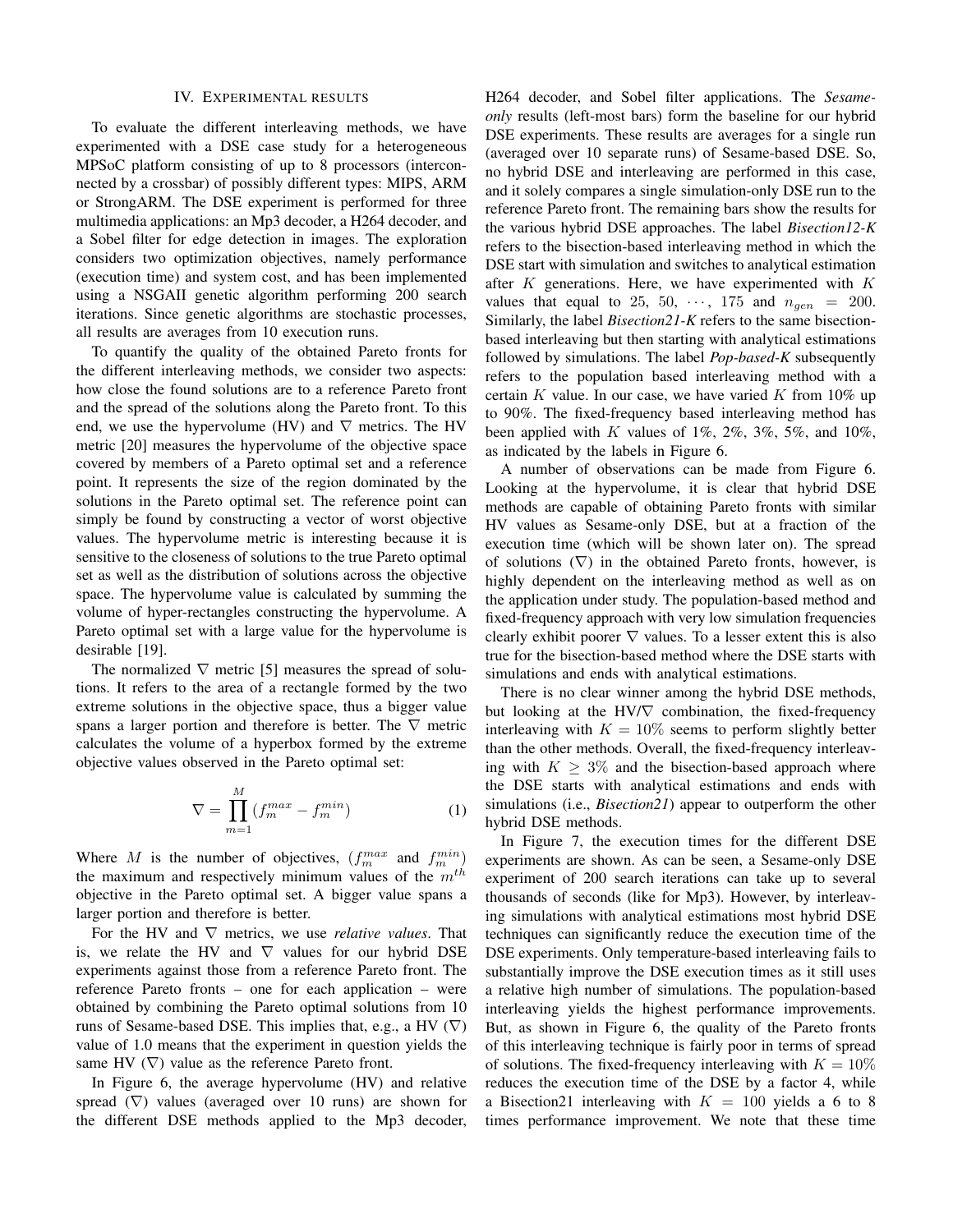

Fig. 6. Average hypervolume and ∇ values for the different DSE methods applied to the Mp3 decoder, H264 decoder, and Sobel filter applications.

savings could have also been used for performing more search iterations, thereby possibly improving the search results. We have not done this in this paper (we considered the number of search iterations to be fixed), but this is considered as future work.

## V. RELATED WORK

Current state-of-the-art in system-level DSE often deploys population-based Monte Carlo-like optimization algorithms like hill climbing, simulated annealing, ant colony optimization, or genetic algorithms. By adjusting the parameters, or by modifying the algorithm to include domain-specific knowledge, these algorithms can be customized for different DSE problems to increase the effectivity of the search [14], [2]. Another promising approach is based on meta-model assisted

optimizations, which combines simple and approximate models with more expensive simulation techniques [11], [15], [4], [1], [10]. In [4], the authors use meta-models as a pre-selection criterion to exclude the less promising configurations from the exploration. In [10], meta-models are used to identify the best set of experiments to be performed to improve the accuracy of the model itself. In [11], an iterative DSE methodology is proposed exploiting the statistical properties of the design space to infer, by means of a correlation-based analytic model, the design points to be analyzed with low-level simulations. The knowledge of a few design points is used to predict the expected improvement of unknown configurations. However, these meta-models usually have design space parameters relative to the micro-architecture of design instances, while they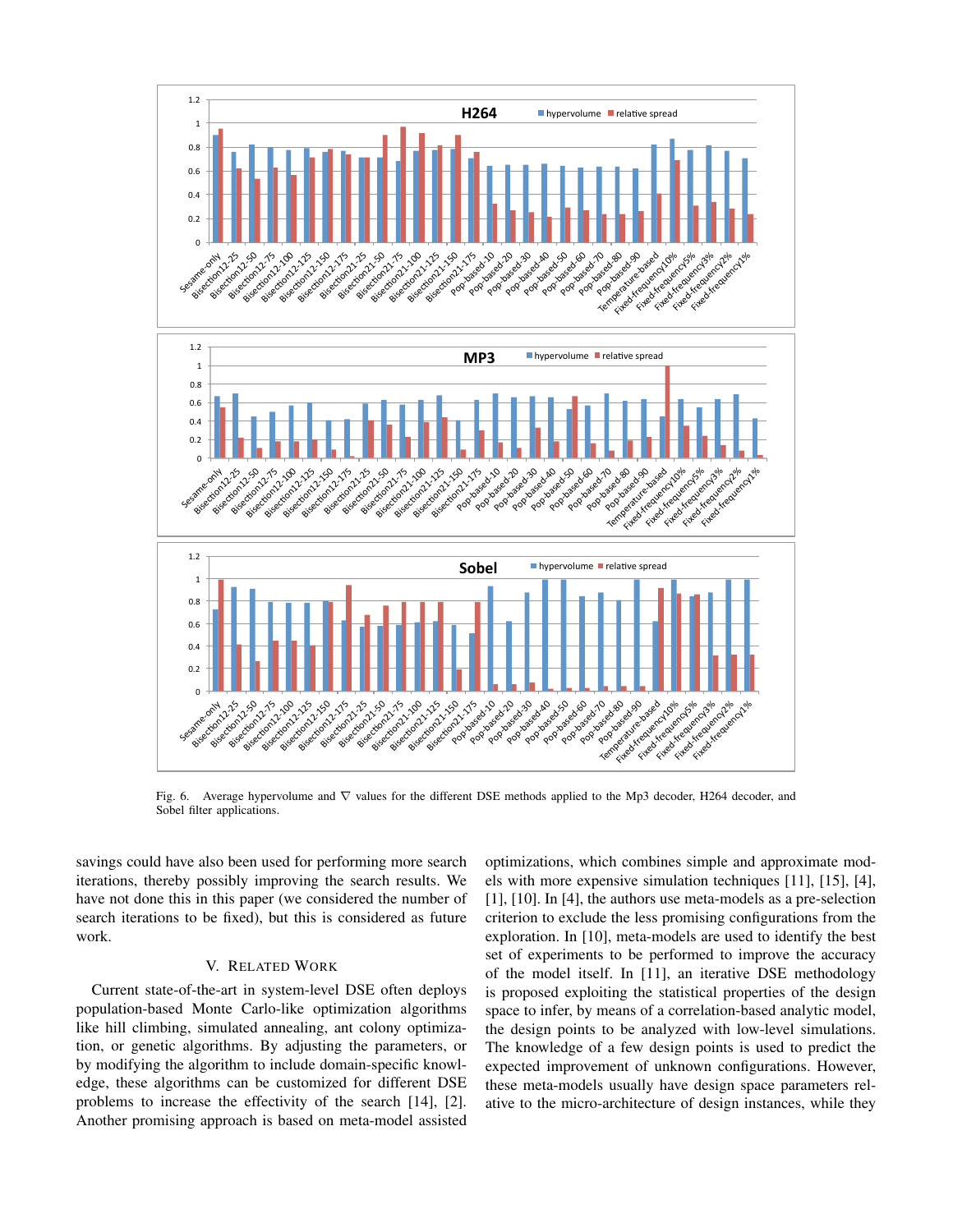

Fig. 7. Execution times for the different DSE methods.

do not address the problem of e.g. topological mapping of an application on the underlying MPSoC architecture. While micro-architecture parameters like cache size typically affect the system performance in a predictable, often linear, fashion, the resource binding of the application graph to the architectural platform presents a much less predictable performance.

A second class of design space pruning is based on hierarchical DSE (e.g., [7], [12], [9], [5]). In this approach, DSE is first performed using analytical or symbolic models to quickly find the interesting parts in the design space, after which simulation-based DSE is performed to more accurately search for the optimal design points. The main drawback of this method is that if the *first step* is not accurate enough, it may not produce the best set of design points to simulate. In our approach, the pruning and simulation phases are integrated to avoid this problem.

## VI. CONCLUSION

In this paper, we have studied a pruning technique to reduce the simulation overhead in system-level MPSoC design space exploration (DSE). More specifically, we have proposed and examined different strategies for interleaving fast but less accurate analytical performance estimations with slower but more accurate simulations. Experimental results have demonstrated that such hybrid DSE is a promising technique that can yield solutions of similar quality as compared to simulation-based DSE but only at a fraction of the execution time.

## ACKNOWLEDGMENT

This research has been supported by the European Communitys Seventh Framework Programme (FP7/2007-2013) under grant agreement no. 248424, MADNESS Project.

#### **REFERENCES**

- [1] G. Ascia, V. Catania, A. G. Di Nuovo, M. Palesi, and D. Patti. Efficient design space exploration for application specific systems-on-a-chip. *J. Syst. Archit.*, 53:733–750, October 2007.
- [2] V. Catania and M. Palesi. A multi-objective genetic approach to mapping problem on network-on-chip. *Journal of Universal Computer Science*, 12(4), 2006.
- [3] K. Deb, A. Pratap, S. Agarwal, and T. Meyarivan. A fast elitist multiobjective genetic algorithm: Nsga-ii. *IEEE Transactions on Evolutionary Computation*, 6:182–197, 2000.